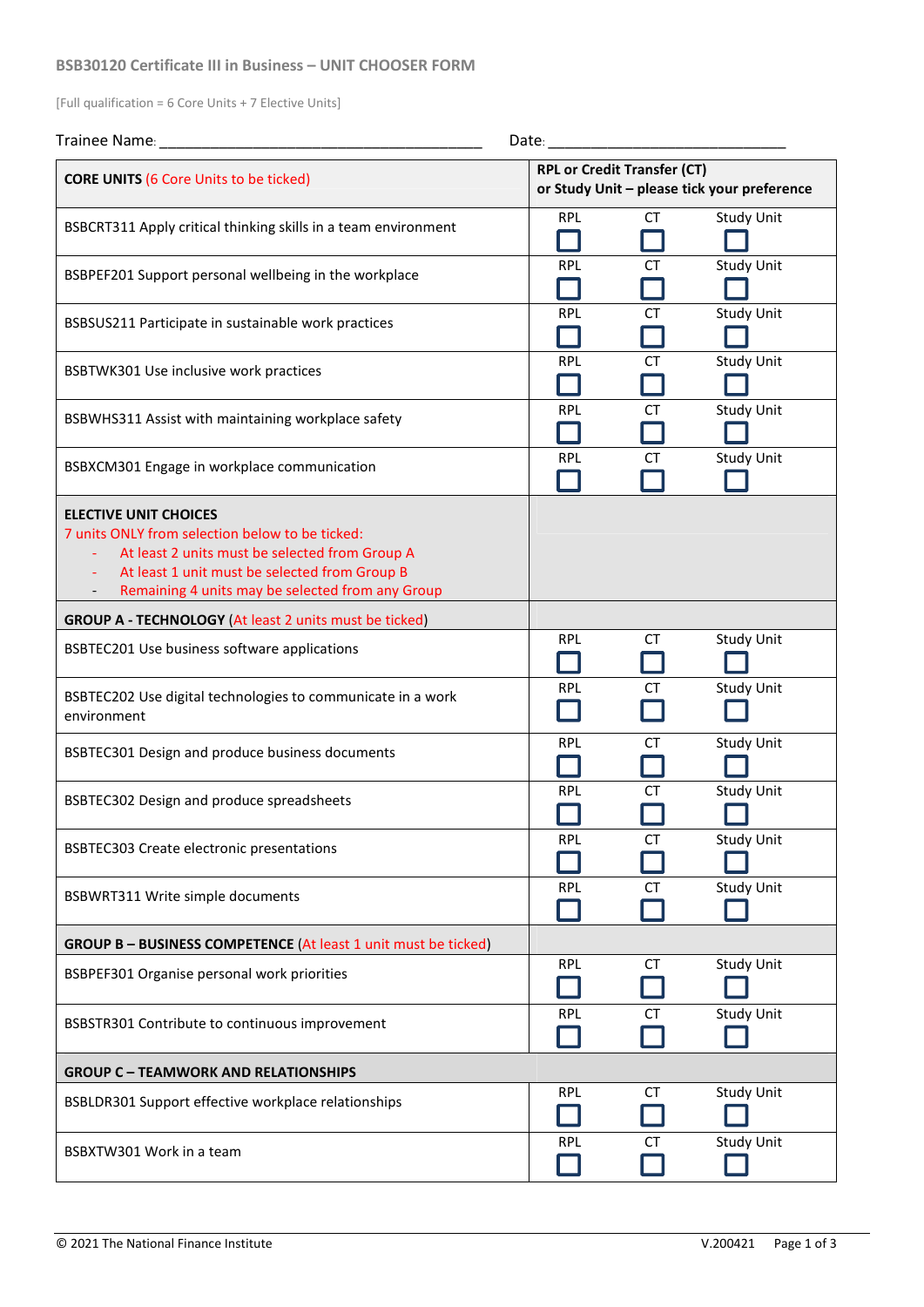[Full qualification = 6 Core Units + 7 Elective Units]

| <b>GROUP D - CUSTOMER AND CLIENT ENGAGEMENT</b>                                        |            |           |                   |
|----------------------------------------------------------------------------------------|------------|-----------|-------------------|
| BSBOPS304 Deliver and monitor a service to customers                                   | <b>RPL</b> | CT        | <b>Study Unit</b> |
| <b>BSBOPS305 Process customer complaints</b>                                           | <b>RPL</b> | <b>CT</b> | <b>Study Unit</b> |
| ICTSAS305 Provide ICT advice to clients<br>(Information and Communications Technology) | <b>RPL</b> | <b>CT</b> | <b>Study Unit</b> |
| SIRXCEG002 Assist with customer difficulties                                           | <b>RPL</b> | CT        | <b>Study Unit</b> |
| <b>GROUP E - BUSINESS ADMINISTRATION</b>                                               |            |           |                   |
| <b>BSBFIN301 Process financial transactions</b>                                        | <b>RPL</b> | <b>CT</b> | <b>Study Unit</b> |
| <b>BSBFIN302 Maintain financial records</b>                                            | <b>RPL</b> | <b>CT</b> | <b>Study Unit</b> |
| <b>BSBHRM416 Process payroll</b>                                                       | <b>RPL</b> | <b>CT</b> | <b>Study Unit</b> |
| BSBINS202 Handle receipt and dispatch of information                                   | <b>RPL</b> | <b>CT</b> | <b>Study Unit</b> |
| <b>BSBOPS301 Maintain business resources</b>                                           | <b>RPL</b> | <b>CT</b> | <b>Study Unit</b> |
| BSBOPS303 Organise schedules                                                           | RPL        | CT        | <b>Study Unit</b> |
| BSBPUR301 Purchase goods and services                                                  | <b>RPL</b> | <b>CT</b> | <b>Study Unit</b> |
| <b>GROUP F - MEDICAL ADMINISTRATION</b>                                                |            |           |                   |
| n.a                                                                                    |            |           |                   |
| <b>GROUP G – RECORDS AND INFORMATION MANAGEMENT</b>                                    |            |           |                   |
| BSBINS302 Organise workplace information                                               | <b>RPL</b> | СT        | <b>Study Unit</b> |
| BSBINS303 Use knowledge management systems                                             | <b>RPL</b> | <b>CT</b> | <b>Study Unit</b> |
| <b>BSBINS307 Retrieve information from records</b>                                     | RPL        | CT        | <b>Study Unit</b> |
| <b>BSBINS308 Control records</b>                                                       | <b>RPL</b> | <b>CT</b> | <b>Study Unit</b> |
| <b>BSBINS309 Maintain business records</b>                                             | <b>RPL</b> | CT        | <b>Study Unit</b> |